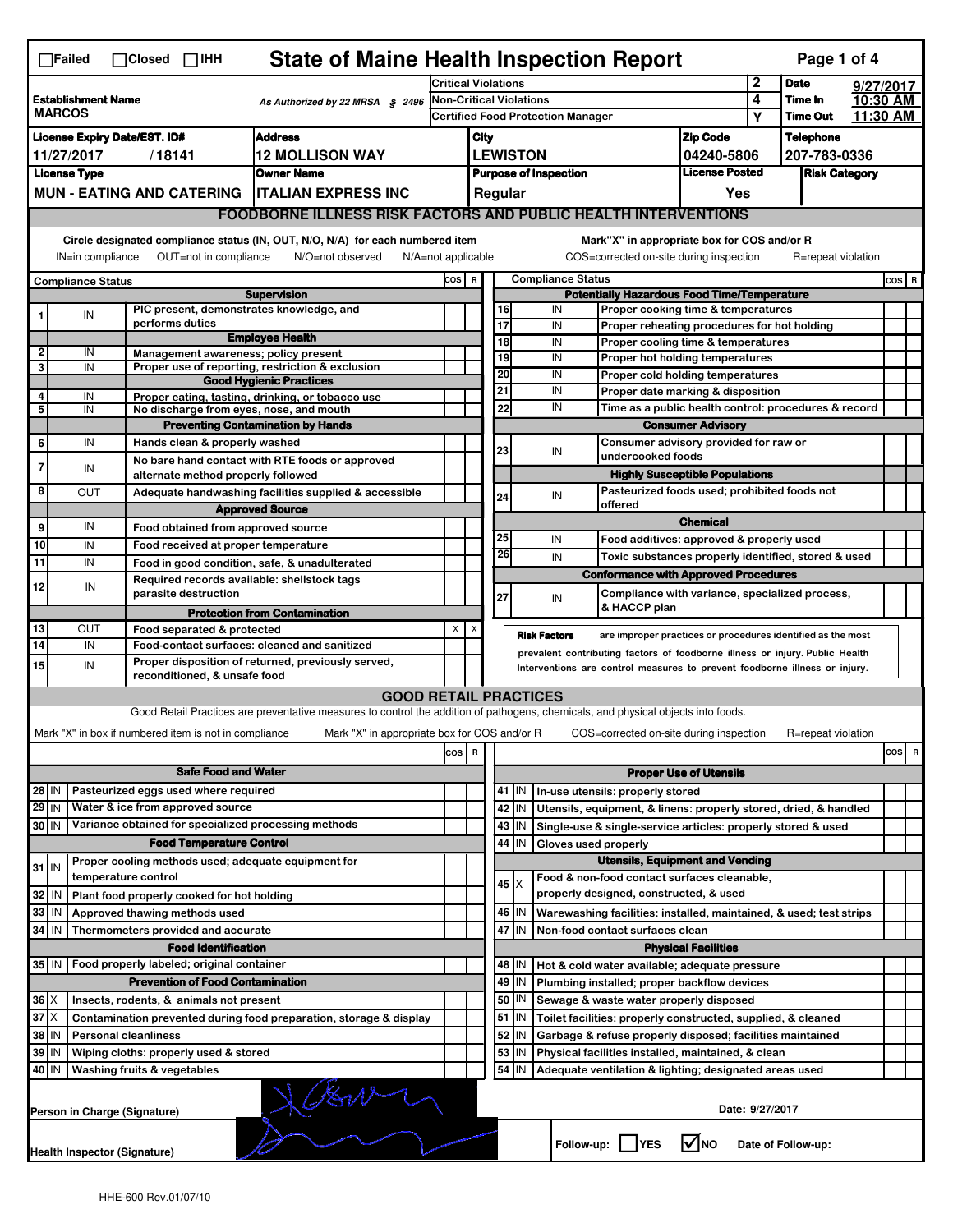|                                                      |                                          |                | <b>State of Maine Health Inspection Report</b> |              |                        | Page 2 of 4                      |
|------------------------------------------------------|------------------------------------------|----------------|------------------------------------------------|--------------|------------------------|----------------------------------|
| <b>Establishment Name</b><br><b>MARCOS</b>           |                                          |                | As Authorized by 22 MRSA § 2496                |              |                        | 9/27/2017<br><b>Date</b>         |
| License Expiry Date/EST. ID#<br>/18141<br>11/27/2017 | <b>Address</b><br><b>12 MOLLISON WAY</b> |                | City / State<br>LEWISTON                       | /ME          | Zip Code<br>04240-5806 | <b>Telephone</b><br>207-783-0336 |
|                                                      |                                          |                | <b>Temperature Observations</b>                |              |                        |                                  |
| Location                                             | <b>Temperature</b>                       |                |                                                | <b>Notes</b> |                        |                                  |
| rinse cycle                                          | 180 plus                                 |                |                                                |              |                        |                                  |
| sandwich bar                                         | 38                                       |                |                                                |              |                        |                                  |
| EGGS                                                 | 38                                       |                |                                                |              |                        |                                  |
| soup                                                 | 150                                      | hh             |                                                |              |                        |                                  |
| wash cycle                                           | 150 plus                                 |                |                                                |              |                        |                                  |
| cooler                                               | 38                                       |                |                                                |              |                        |                                  |
| chicken                                              | 144                                      | buffet line hh |                                                |              |                        |                                  |
| meat                                                 | 39                                       | walk-in        |                                                |              |                        |                                  |
| hot water                                            | 110 plus                                 |                |                                                |              |                        |                                  |
| beer                                                 | 37                                       |                |                                                |              |                        |                                  |
| walk-in cooler                                       | 38                                       |                |                                                |              |                        |                                  |

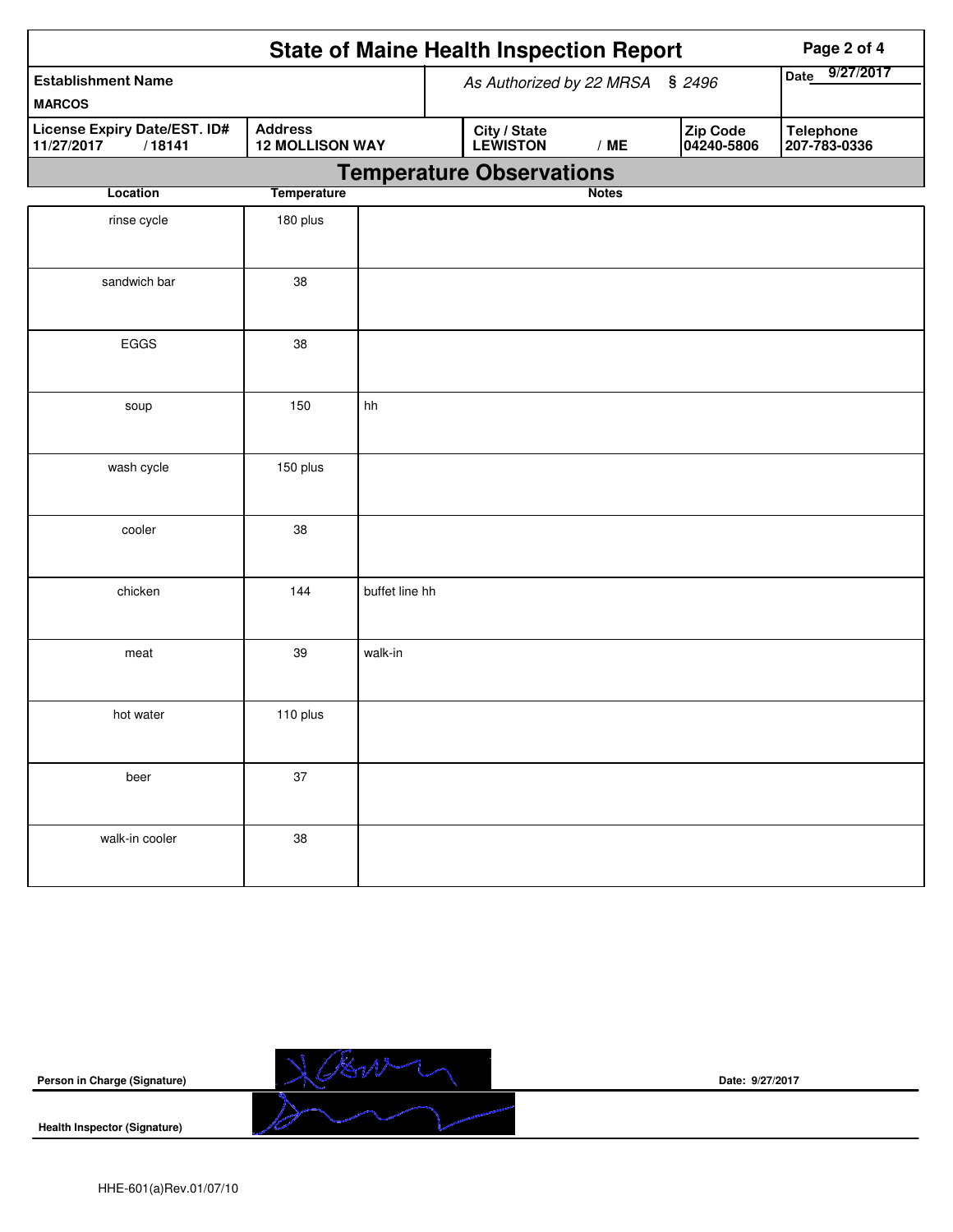|                                                        | <b>State of Maine Health Inspection Report</b>                                                                                                                                 |                                        |           |                               | Page 3 of 4              |
|--------------------------------------------------------|--------------------------------------------------------------------------------------------------------------------------------------------------------------------------------|----------------------------------------|-----------|-------------------------------|--------------------------|
| <b>Establishment Name</b>                              |                                                                                                                                                                                |                                        |           |                               | 9/27/2017<br><b>Date</b> |
| <b>MARCOS</b>                                          |                                                                                                                                                                                |                                        |           |                               |                          |
| License Expiry Date/EST. ID#<br>11/27/2017<br>/18141   | <b>Address</b><br><b>12 MOLLISON WAY</b>                                                                                                                                       | City / State<br><b>LEWISTON</b>        | <b>ME</b> | <b>Zip Code</b><br>04240-5806 |                          |
|                                                        | <b>Observations and Corrective Actions</b>                                                                                                                                     |                                        |           |                               |                          |
|                                                        | Violations cited in this report must be corrected within the time frames below, or as stated in sections                                                                       | 8-405.11 and 8-406.11 of the Food Code |           |                               |                          |
|                                                        | 45: 4-204.12: N: Equipment openings, closures and deflectors are improperly designed and constructed.                                                                          |                                        |           |                               |                          |
|                                                        | INSPECTOR NOTES: replace split door seal sandwich bar and walk-in cooler                                                                                                       |                                        |           |                               |                          |
|                                                        | 37: 3-306.11: C: Food on display not protected by packaging, service line, food guards, or display cases.<br>INSPECTOR NOTES: desserts need sneeze guard or covers buffet line |                                        |           |                               |                          |
|                                                        | 37: 3-305.11: N: Food not protected from contamination during storage.                                                                                                         |                                        |           |                               |                          |
|                                                        | INSPECTOR NOTES: open bag of potatoes on floor must be 6 inches off the floor                                                                                                  |                                        |           |                               |                          |
| <b>INSPECTOR NOTES: fruit flies -need treatment</b>    | 36: 6-501.111.(C): C: Pests found on premises due to not using proper methods to control them.                                                                                 |                                        |           |                               |                          |
| or display.                                            | 13: 3-302.11.(A).(1).(A): N: Raw Ready-to-Eat food not protected from cross contamination from raw animal foods during storage, preparation, holding,                          |                                        |           |                               |                          |
|                                                        | INSPECTOR NOTES: raw burger stored above raw and cooked products corrected on site                                                                                             |                                        |           |                               |                          |
| <b>INSPECTOR NOTES: need handwashing sign bar area</b> | 8: 6-301.14: N: Hand wash signage not provided for employee hand sink or lavatory.                                                                                             |                                        |           |                               |                          |



**Date: 9/27/2017**

**Health Inspector (Signature)** 

**Person in Charge (Signature)**